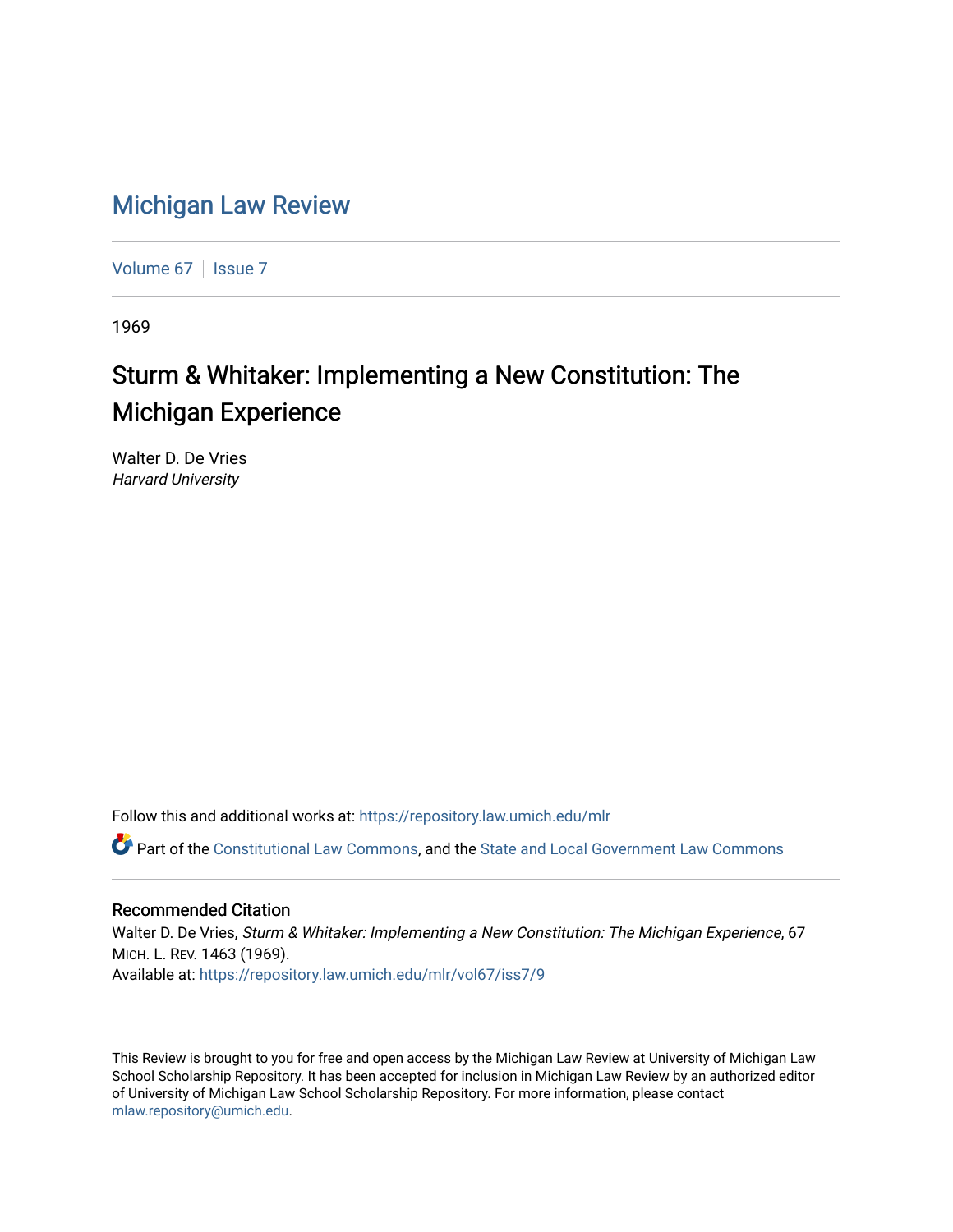IMPLEMENTING A NEW CONSTITUTION: THE MICHIGAN EXPERI-ENCE. By *Albert L. Sturm* and *Margaret Whitaker.* Ann Arbor: Institute of Public Administration, University of Michigan, 1968. Pp. xiii, 239. \$5.

This book follows an earlier volume written by Albert L. Sturm, entitled *Constitution-Making in Michigan, 1961-1962.1* The earlier work dealt with the three previous Michigan constitutional conventions; the organization, political forces, and events which shaped the 1961-1962 convention; and the post-adjournment activities related to the new constitution's adoption. In *Implementing a New Constitution: The Michigan Experience,* Professor Sturm and Mrs. Whitaker continue the chronicle of events which led to the adoption of the new constitution on April 1, 1963. The principal task of their most recent book, however, is describing the implementation of this constitution during the first three years of its operation. It is difficult to make comparative judgments about this volume because, as the authors point out in the preface, there is practically no other literature on constitutional implementation. The book does provide an accurate and detailed description of the implementation procedures and formal actions but it is less satisfactory in explaining the politics of implementation.

One of the most important effects of the 1961-1962 constitutional

I. Michigan Governmental Studies, No. 43, 1963.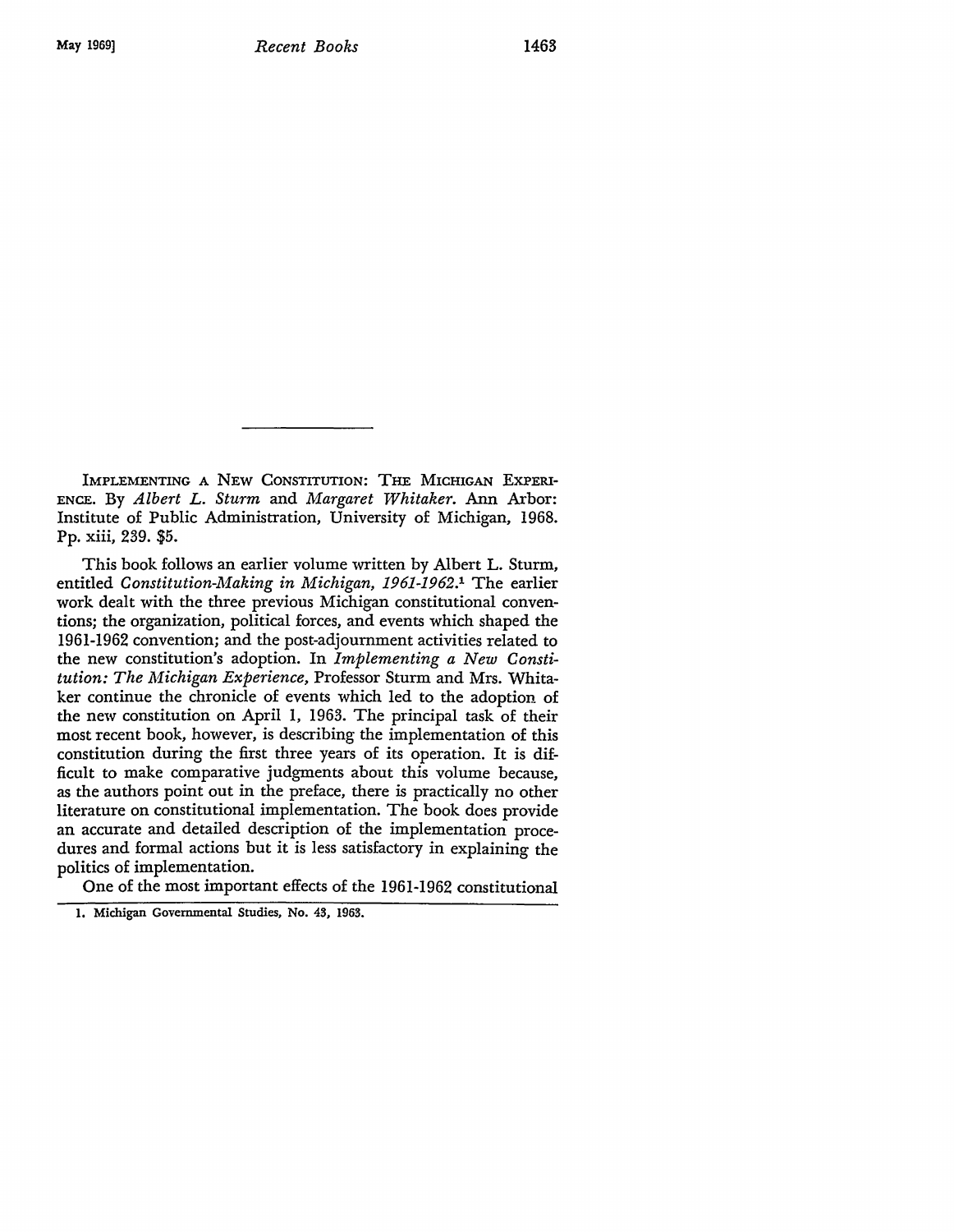convention has been overlooked by most of the journalists who covered it and by all the scholars who have studied it: the "con con," its delegates, and the new constitution radically altered Michigan politics and government. The convention itself, with its quality delegates, completely public decision-making, and competent staff, had a substantial impact on legislative bodies throughout the state. It was also the political springboard for Governor Romney, several members of his personal staff, numerous departmental officials in the Romney Administration, many new state legislators, several congressmen, and some judges. For the Republicans it was the single largest infusion of new blood that the party had seen in decades; for the Democrats the impact was not as great, but con con certainly brought out more new talent than the party had seen since the early days of Governor G. Mennen Williams' Administration. Former con con delegates and staff members have in the past six years assumed positions on state and local political committees throughout Michigan. The quality of leadership that came from the convention certainly deserves more emphasis than the authors give it. Indeed, one can argue that if Romney had not appointed four former convention delegates as his top executive aides, and if ten per cent of the former delegates had not been elected to the state legislature, constitutional implementation would have sagged if not collapsed.

In short, the authors have understated the political importance of the passage of the new constitution. Governor Romney, only three months into his administration, put his newly won prestigeand that of the Michigan Republican Party-on the line to support the new constitution. At that time, those of us reading the public opinion polls and drafting the administration's strategy knew that the precarious one- or two-point lead which the new constitution maintained throughout the three-month campaign could be preserved only through an immense effort by the governor and the supporting groups. During the entire adoption campaign there was an abnormally high undecided vote (about forty per cent) most of which voted "no" at the election. The result, therefore, was very close, and the new constitution was accepted by a margin of only 50.2 per cent. In tracing the voting patterns, the authors conclude that party identification was the determining factor in the constitutional referendum. Indeed, as might be expected, the patterns of opposition beyond pure partisanship were visible only in those areas and groups that had something to lose in the change of the constitutional status quo.

One of the difficulties in reading this book arises from its choppy and somewhat repetitive format. This is one result of the artificial structure which the authors imposed upon the implementation process. First, they discuss the legal basis for implementation, the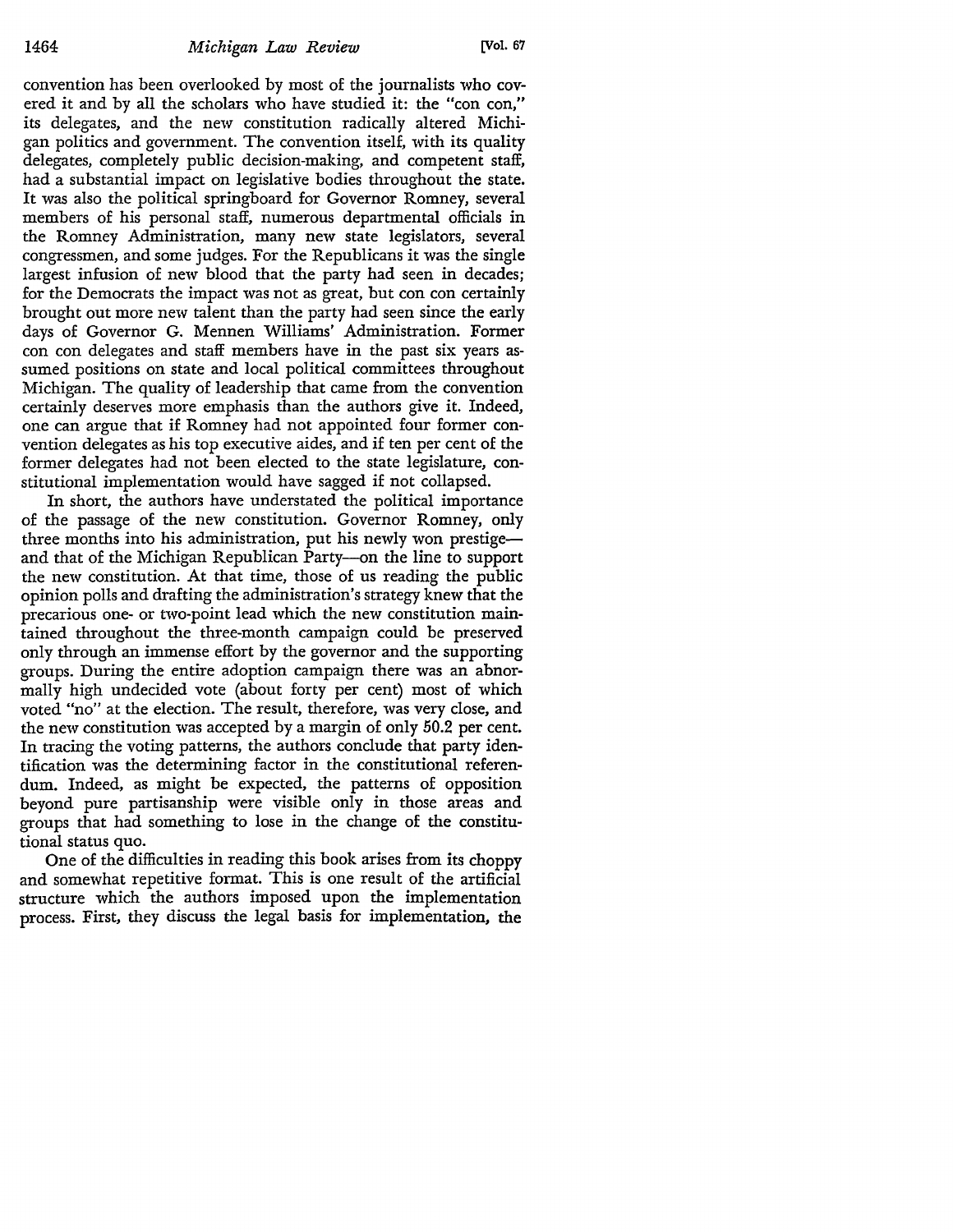## May 1969] *Recent Books* 1465

political setting, and the major developments from 1963 to 1966; then, they treat the implementation of each of the eleven constitutional articles in separate chapters. Reading the book in this form gives one the erroneous impression that those in the executive and legislative branches considered the implementation of the constitution article by article. Despite this structural problem, however, the reporting in these chapters is accurate and detailed. Moreover, the final chapter provides a short but effective summary of some of the most significant lessons of the Michigan implementation experience.

One of the more important findings in the book is that those who opposed adoption of the new constitution did not give up when it was ratified. Indeed, the character of their opposition remained the same-only the tactics and the arena for the disagreement shifted. These opponents led the fight against implementation—primarily in the legislature—throughout the three-year period covered by this study. This continued struggle was possible because a large number of the controversial provisions in the new constitution were not self-executing; in fact, many of the controversial passages were spelled out in statutory language precisely because the delegates believed that if this were not done, the legislature would not act. Implementation of the provisions that were self-executing, such as the section creating the state civil rights commission, $2$  went quite smoothly. Those with time deadlines for legislative approval, such as the executive branch reorganization,<sup>3</sup> caused more difficulty, but in most cases the legislature met the deadline. The non-self-executing provisions, which included the most complex and controversial provisions, such as county home rule,<sup>4</sup> had the least success; and the convention might well have followed the authors' suggestion that time limits for implementation should have been used on those provisions as well.

Professor Sturm and Mrs. Whitaker see two stages in constitutional implementation-the convention period and the postadoption period, and suggest several pitfalls that the draftsmen of constitutions should avoid during those periods. In the convention stage, they warn, a constitutional convention needs to "beware of ambiguity that leaves basic policy unclear and creates difficulties in carrying out constitutional mandates" (p. 228). Although this argument for precise language is a valid one, it is clear that the Michigan convention sometimes ·wrote in ambiguous and imprecise language in order to accommodate and neutralize the opposition and in order to insert basic policy statements into the document. Generally, it

**4.** *Id,* art. VII, § 2.

<sup>2.</sup> MlcH. CoNsr. art. V, § 29.

<sup>!</sup>I. *Id.* art. V, § 2; *Id.* Schedule and Temporary Provisions, § 12.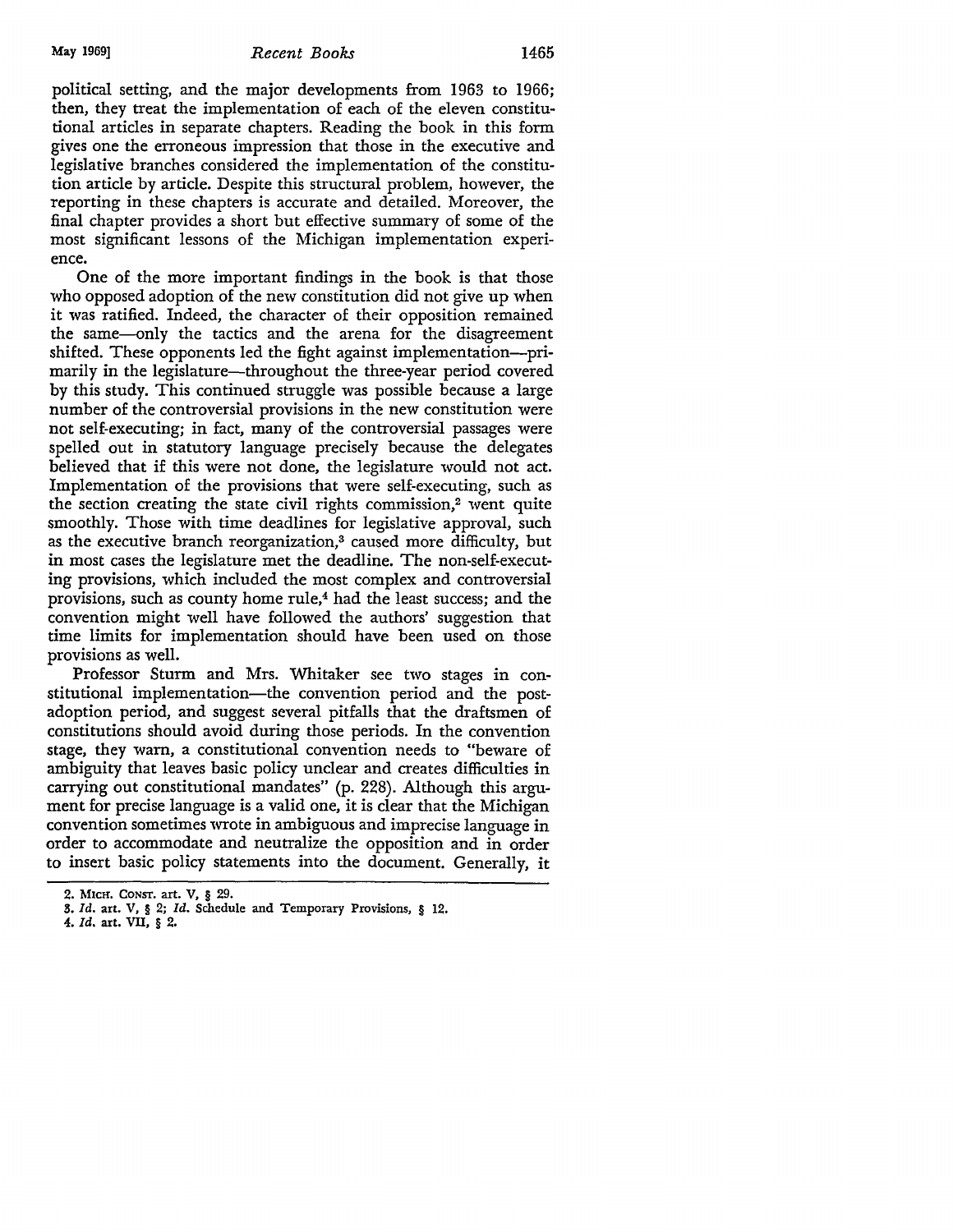seems accurate to conclude that the greater the opposition to a specific provision both within the convention and later in the legislature, the more the Michigan draftsmen tended to write in rather vague language that could attract a majority of votes. One example of imprecision cited by the authors is the section in the education article which provides that the state board of education "shall serve as the general planning and coordinating body for all public education, including higher education" (p. 229).<sup>5</sup> This phrasing may seem imprecise to Professor Sturm and Mrs. Whitaker, but Michigan college and university administrators, the appropriations committees of the legislature, and most of the delegates who voted for it knew very well what it meant since the debates on this language had been exhaustive, articulate, and clear.

The authors score a telling point when they criticize the convention's failure to interrelate and synchronize those parts of the document that are affected by the manner of implementation. They offer the meritorious suggestion that in the future there should be an interim period between the drafting of a proposed constitution and final action by the convention. During this interval experts could look for technical deficiencies that can be removed before approval and referendum. This procedure, of course, would cost a good deal of money, particularly for personnel, and therefore would require wholehearted legislative approval and support. Another recommendation to handle the problem of imprecision is the proposal that constitutional conventions seek more testimony and advice from legislators and executive officials. This idea is obviously impractical, however, when the executive and legislative branches are unwilling to assist the convention. For example, while the Michigan convention was meeting in 1962, Governor Swainson was in the forefront of the opposition to con con, and the legislature could be described as at best mildly suspicious of all the proceedings.

In describing the post-adoption phase of implementation, the authors assert that "the principal responsibility rests with the legislature" (p. 230). Although this may be true, the *initiative* for implementation of the Michigan constitution certainly did not come from the legislature. If the governor had not made positive and specific recommendations, and if he had not changed legislative actions by threatening and using his veto, the implementation might not have satisfied so many of the constitutional convention's policy mandates and intentions. One can only speculate what the implementation of the new constitution would have been like if it had been placed completely in the hands of its most intense political opponents—the legislature. The authors of this book, with some

<sup>5.</sup> *Id.* art. VIII, § 3.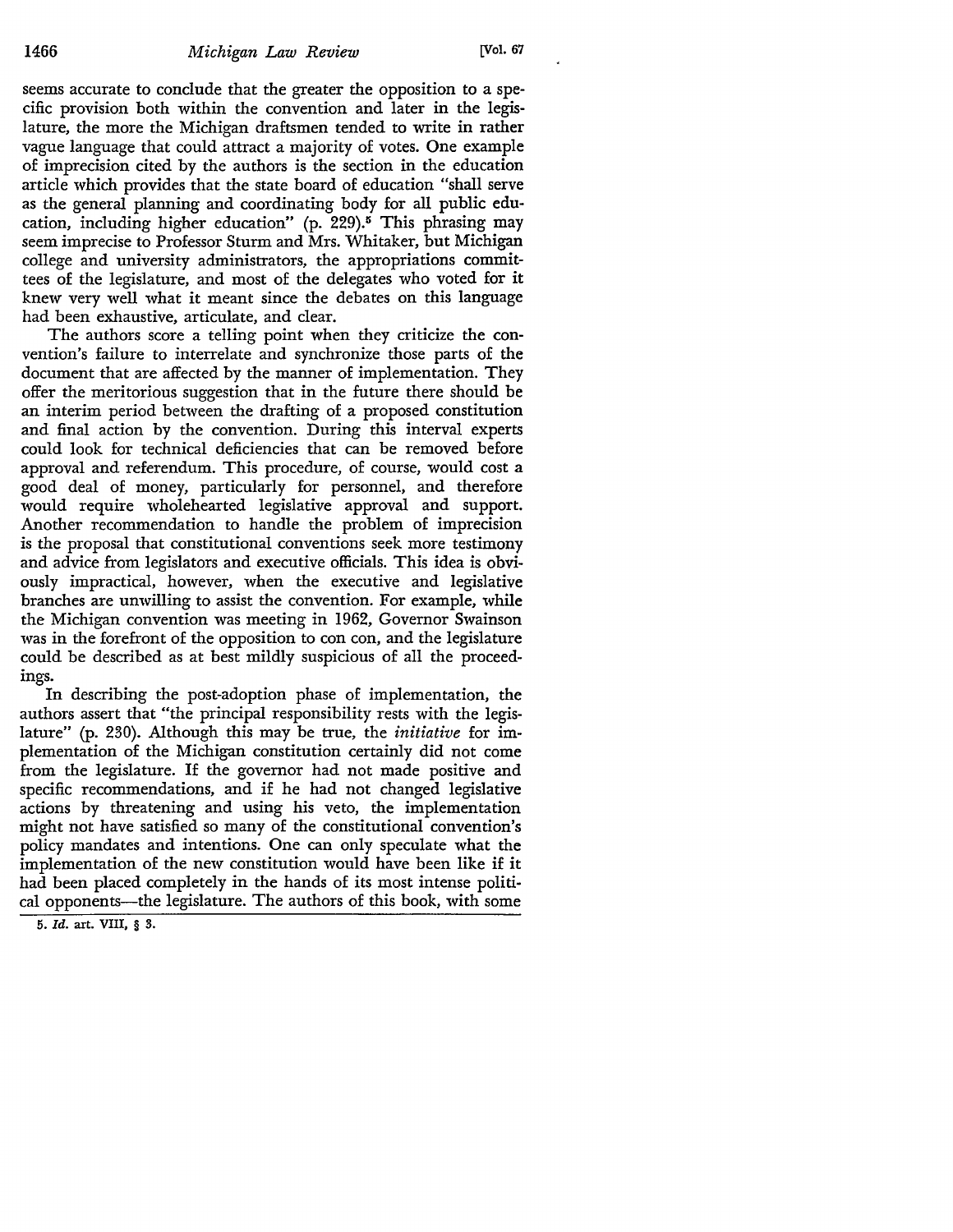validity, deplore the lack of central planning and coordination. If, however, Governor Romney had not taken the original leadership and secured the cooperation of the attorney general, there would have been little coordination among the executive office, the attorney general's office, and the legislature.

Ever since the implementation of the new constitution, the legislature's attitude toward it has been mixed, if not openly hostile. The legislators have ignored the attorney general's repeated requests for funds to procure the staff needed to survey the whole body of statutory law and to bring it into conformity with the new constitution. They have also attempted to avoid the convention's intent with respect to the control of their own affairs. In this regard they have not defined "substantial conflict of interest" as it applies to themselves; nor have they set up a legislative council in keeping with the convention's mandate. Moreover, they have attempted to place administrative and executive functions in their own hands; for instance, in 1965 in clear violation of the constitution's intent they rejected all of the governor's budget bills and then introduced their own.

This history suggests that attention to constitutional reform must extend beyond the convention and even beyond the approval of the document. Although, as the authors point out, public interest is far greater in constitution-making than in constitutional implementation  $(p, 1)$ , the concern and activities of the opponents of a new constitution generally do not decline after its acceptance. Perhaps, suggest the authors, the news media and the constitutional reform groups should be most active during the implementation period in order to counteract this threat. Professor Sturm and Mrs. Whitaker recommend the inclusion in the document itself of a definite schedule for implementation and the designation of a commission to make sure that mandates of the convention are met.

The role of governors' commissions and citizen advisory groups in the implementation of state constitutions is little known and probably should be the focus of a special study. The principal danger is that these groups will be controlled either by too many technical experts or by representatives of special interest groups who will draft enabling legislation which meets their own interests rather than the intent of the convention. Perhaps strong executive leadership and participation in these groups can effectively monitor such tendencies.

As the authors point out, constitutional implementation is a continuous process. In Michigan it has been going on for more than five years and it will continue as long as there is leadership from the executive branch and action in the legislature. But it is natural to expect that the governor's and the legislature's interest in imple-